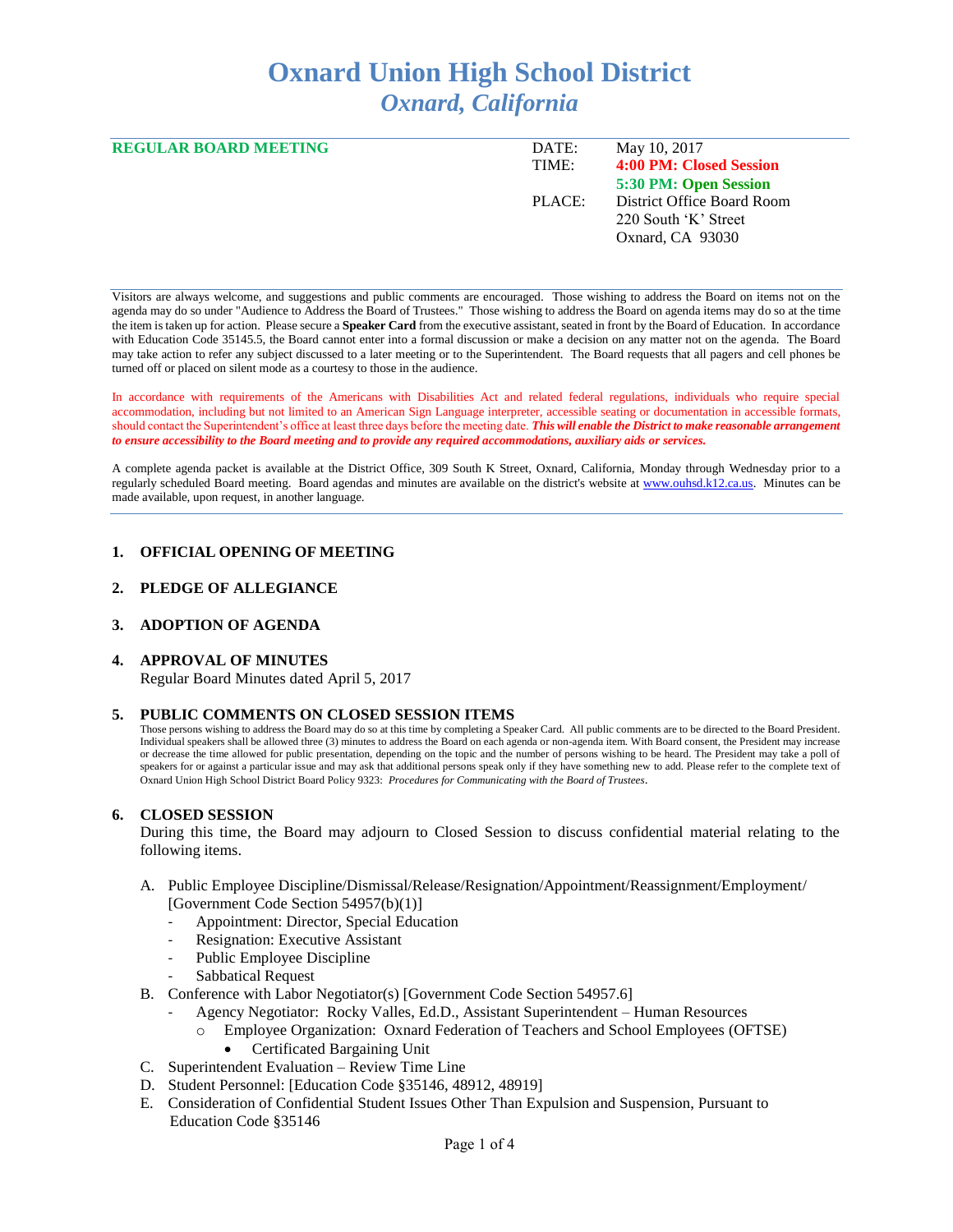Board Meeting Agenda May 10, 2017

- F. Conference with Real Property Negotiator (Govt. Code § 54956.8) PROPERTY: 50-acres of 107.25 acres located at or near 1825 Camino del Sol, Oxnard, CA (southeast corner of N. Rose Ave. and Cesar Chavez Dr.) Ventura County Assessor Parcel No. 214-0-020-595 AGENCY NEGOTIATOR: Dr. Jeff Baarstad, Interim Assistant Superintendent Business Services NEGOTIATING PARTIES: Brian Edward Maulhardt, as Trustee of the Brian Edward Maulhardt Children's Support Trust UNDER NEGOTIATION: Price and terms of payment
- G. Conference with Real Property Negotiator (Govt. Code § 54956.8) PROPERTY: An approximate 5-acre portion of 49.36-acre Bell Ranch Property (agricultural property adjacent to Rancho Campana High School); Ventura County Assessor Parcel No. 156-0-180-385 AGENCY NEGOTIATOR: Dr. Jeff Baarstad, Interim Assistant Superintendent-Business Services NEGOTIATING PARTIES: City of Camarillo UNDER NEGOTIATION: Price and terms of payment CONFERENCE WITH LEGAL COUNSEL-ANTICIPATED LITIGATION
- H. CONFERENCE WITH LEGAL COUNSEL-ANTICIPATED LITIGATION Significant exposure to litigation pursuant to paragraph (2) of subdivision (d) of Section 54956.9: One case
- I. Conference with Real Property Negotiator (Govt. Code § 54956.8) PROPERTY: Multiple District-owned parcels, including: (1) Bell Ranch Property, Assessor Parcel No. ("APN") 156-0-180-385, Camarillo, California; (2) South of Oxnard High School, APN 183-0- 030-180; (3) District Office Campus, 220, 309, and 315 South K Street, Oxnard, CA, APNs 202-0- 010-630 & -740; (4) Hueneme Road Adult School, 527 W Hueneme Road, Oxnard, CA, APN 222- 0-082-625; (5) 280 and 300 Skyway Drive, Camarillo, CA, APN 230-0-130-105; and (6) 15 Stearman Street, Camarillo, CA, APN 230-0-130-115

AGENCY NEGOTIATOR: Dr. Jeff Baarstad, Interim Assistant Superintendent-Business Services NEGOTIATING PARTIES: To be determined

UNDER NEGOTIATION: Price and terms of payment.

# **7. RECONVENE IN PUBLIC: REPORT ON CLOSED SESSION ACTION**

## **8. RECOGNITION**

- ➢ OUHSD Art Show Winners Dr. Tom McCoy
- ➢ OHS- Britney Walton- Award of Merit in Dance Bijou Beltran
- ➢ PHS John Perez ELD 2 Dedicated Student Award Cynthia Hernandez
- ➢ Introduction of New Principals Dr. Rocky Valles
	- ➢ Adrian Ayala HHS
	- ➢ Richard Urias OHS

## **9. PUBLIC COMMENTS TO ADDRESS THE BOARD OF TRUSTEES**

Those persons wishing to address the Board may do so at this time by completing a Speaker Card. All public comments are to be directed to the Board President. Individual speakers shall be allowed three (3) minutes to address the Board on each agenda or non-agenda item. With Board consent, the President may increase or decrease the time allowed for public presentation, depending on the topic and the number of persons wishing to be heard. The President may take a poll of speakers for or against a particular issue and may ask that additional persons speak only if they have something new to add. Please refer to the complete text of Oxnard Union High School District Board Policy 9323: *Procedures for Communicating with the Board of Trustees.*

## **10**. **REPORTS TO THE BOARD**

- **A.** RCMakes Dr. Tom McCoy/Dave Gross
- **B.** Ventura Start-Up Weekend Rennee Re

## **11. SUPERINTENDENT'S REPORT**

**A.** Progress Toward Achieving 2016-2017 Board Goals

## **12. STUDENT REPRESENTATIVE REPORT TO THE BOARD**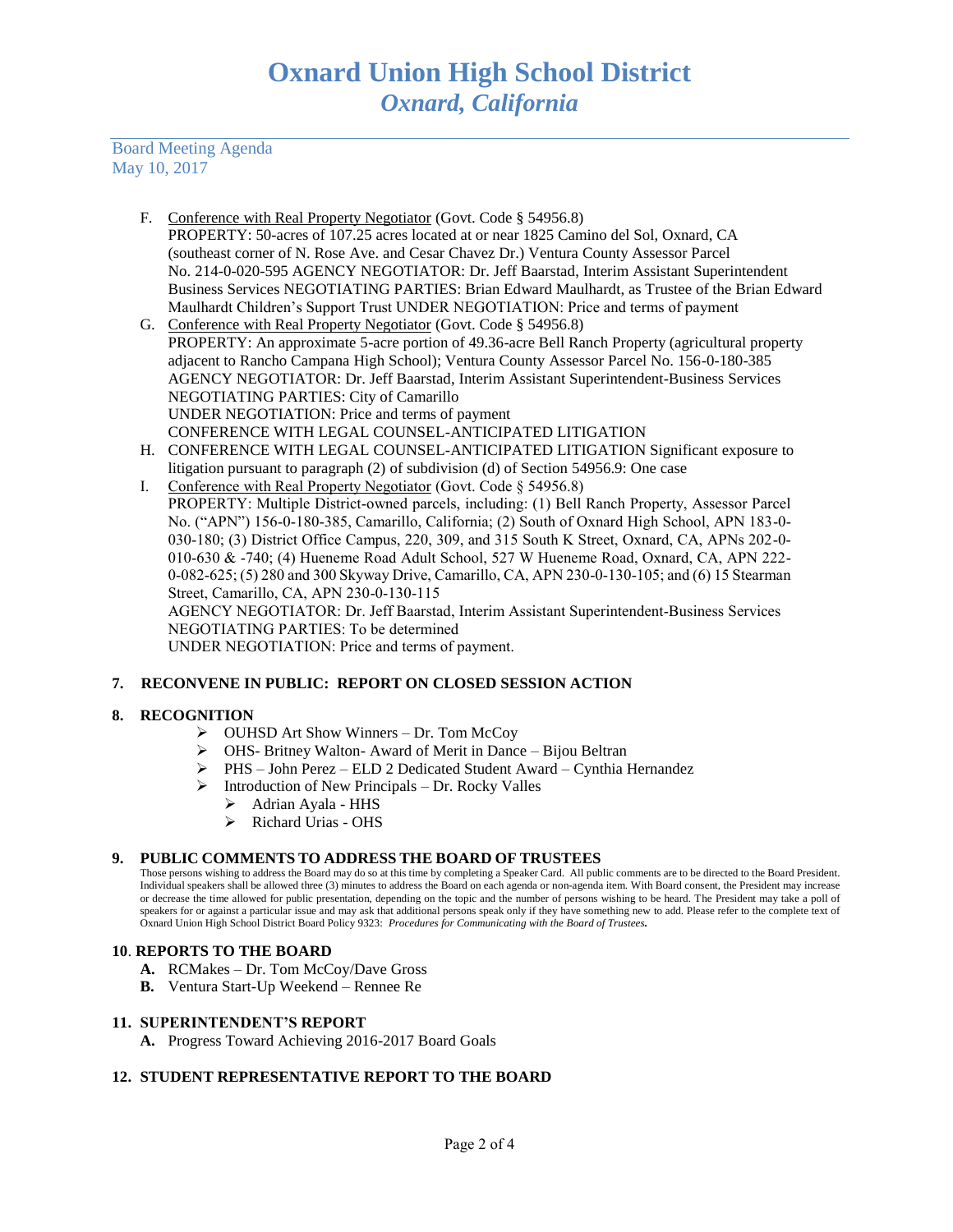#### Board Meeting Agenda May 10, 2017

## **13. CONSENT CALENDAR**

#### **Business Services**

- **A.** Consideration of Approval of Service Agreement Between OUHSD and Associated Valuation Services (AVS) for Physical Inventory of District Assets
- **B.** Consideration of Approval to Award Gas/Diesel Fuel Bid #551 to SC Fuels
- **C.** Consideration of Approval of Matching Grant for the Purchase of Band Uniforms at Adolfo Camarillo High School
- **D.** Consideration of Approval Allowing Purchasing Department to Utilize Piggyback Bids and Contracts for Goods and Services Throughout the 2017/2018 Fiscal Year
- **E.** Consideration of Approval of Donations, March 20 April 28, 2017
- **F.** Consideration of Approval of Purchase Orders and Direct Pays, March 24 April 26, 2017

## Educational Services

- **G.** Consideration of Approval of Agreement between Oxnard Union High School District/ Oxnard Adult School and BeforeTheMovie, Inc.
- **H.** Consideration of Approval of Outside Student Support Service Provider Agreement for Academic Advising Services - Pinkard Innovative Enterprises
- **I.** Consideration of Approval of Stipulated Student Expulsions by Agreement of the School Principal, the Student, and the Student's Parent/Guardian, as per Board Policy 5144, Section 22

## **Human Resources**

- **J.** Consideration of Approval of Personnel Items
- **K.** Consideration of Approval of Revisions to *Board Policy 4112.21: Interns* [First Reading]
- **L.** Consideration of Approval of Revisions to Job Description: *College and Career Center Technician* [First Reading]

## **14. ACTION ITEMS**

## **Business Services**

- **A.** Consideration of Approval to Award Contract to AMT Systems for RFP 550 Board Meeting Audio-Visual Streaming for Community
- **B.** Consideration of Approval to Award Track Replacement Project at Hueneme High School #OUHSD 02- 1617 to Beynon Sports Surfaces, Inc.

## **Educational Services**

- **C.** Consideration of Approval to Award Internet Service Provider Contract to Ventura County Education Network (VCEDNet) Through E-Rate Funding Program
- **D.** Consideration of Approval of Revised Board Policy *BP 5145.3 Non-Discrimination/Harassment* [Second Reading]
- **E.** Consideration of Approval of Agreement between Oxnard Union High School District and Oxnard Police Department to Provide School Resource Officers at CIHS, HHS, OHS, and PHS for the 2017-18 School Year
- **F.** Consideration of Approval of Revisions of Job Description: *Director Learning Support Services* [First Reading]
- **G.** Consideration of Approval of New Job Description: *Senior Systems Administrator* [First Reading]
- **H.** Consideration of Approval of Revision of Job Description: *SIS/Data Reporting Specialist* [First Reading]
- **I.** Consideration of Approval of New Job Description: *Desktop Support Technician II* [First Reading]
- **J.** Consideration of Approval of Revision of Job Descriptions: *Desktop Support Technician I* [First Reading]